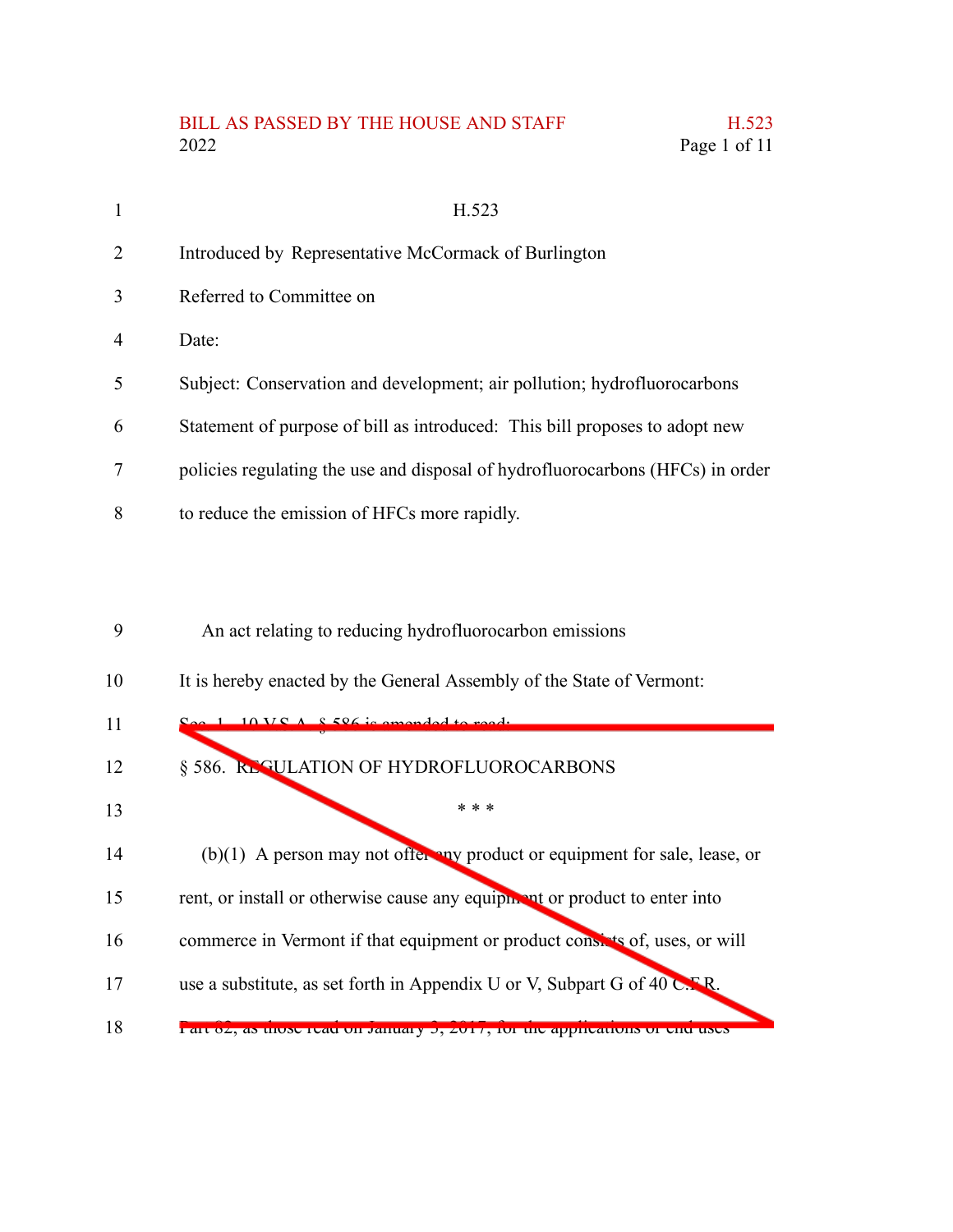## BILL AS PASSED BY THE HOUSE AND STAFF H.523<br>2022 Page 2 of 11

| $\mathbf{1}$ | mendix I or V as those read on January 2 2017 and                              |
|--------------|--------------------------------------------------------------------------------|
| 2            | con istent with the dates established in subdivision $(b)(4)$ of this section. |
| 3            | * * *                                                                          |
| 4            | (4) The restrictions under subdivision (b)(1) of this section shall take       |
| 5            | effect beginning                                                               |
| 6            | $(A)$ January 1, 2021, for propellants, rigid polyurethane applications        |
| 7            | and spray foam, flexible polyurethane, integral skin polyurethane, flexible    |
| 8            | polyurethane foam, polystyrche extruded sheet, polyolefin, phenolic insulation |
| 9            | board and bunstock, supermarked systems, remote condensing units, stand-       |
| 10           | alone units, and vending machines;                                             |
| 11           | (B) January 1, 2021, for refrigented food processing and dispensing            |
| 12           | equipment, compact residential consumer refigeration products, polystyrene     |
| 13           | extruded boardstock and billet, and rigid polyuret ane low-pressure two        |
| 14           | component-spray foam;                                                          |
| 15           | (C) January 1, 2022, for residential consumer relatigeration products          |
| 16           | other than compact and built-in residential consumer refrigeration products;   |
| 17           | (D) January 1, 2023, for cold storage warehouses and bullt-in                  |
| 18           | residential consumer refrigeration products;                                   |
| 19           | (E) January 1, 2024, for centrifugal chillers and positive                     |
| 20           | urspracement cumers, and                                                       |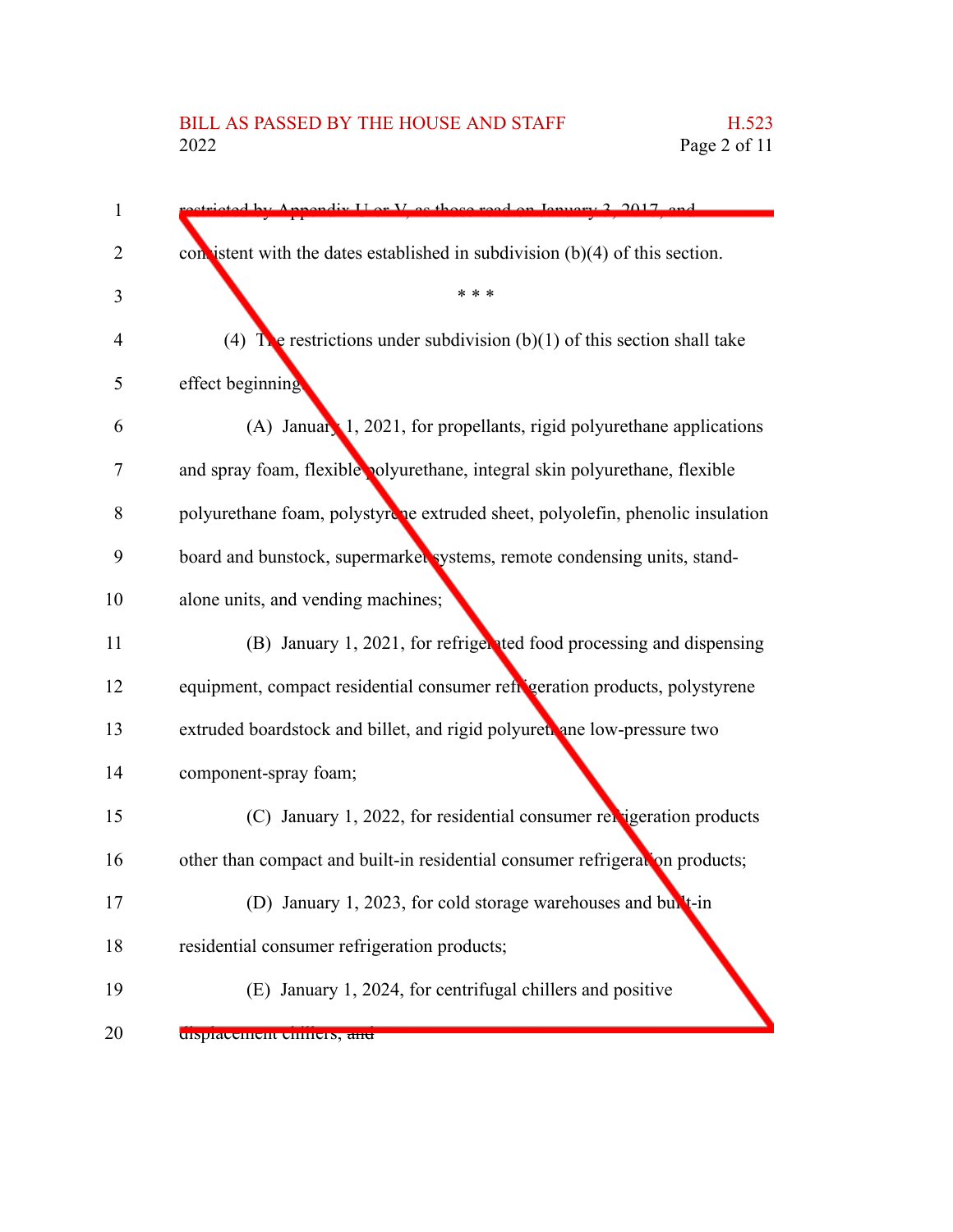| 1  | (F) Ignuary 1, 2020, or the effective date of the restrictions identified        |
|----|----------------------------------------------------------------------------------|
| 2  | in a ppendix U or V, Subpart G of 40 C.F.R. Part 82, as those read on            |
| 3  | January 3, 2017, whichever comes later, for all other applications and end uses  |
| 4  | for substitutes not covered by the categories listed in subdivisions (A) through |
| 5  | (E) of this subsection $(b)$ ;                                                   |
| 6  | (G) January 1, 2023, for air conditioning units in new light-duty                |
| 7  | motor vehicles;                                                                  |
| 8  | (H) January 1, 2023, for air conditioning units in new heavy-duty                |
| 9  | motor vehicles;                                                                  |
| 10 | (I) July 1, 2022, for the construction of or improvement to ice                  |
| 11 | skating rinks; and                                                               |
| 12 | (J) January 1, 2023, for containers designed for consumer recharge of            |
| 13 | motor vehicle air conditioners.                                                  |
| 14 | * * *                                                                            |
| 15 | (e) The Secretary of Administration shall include in Administrative              |
| 16 | Bulletin 3.5 a requirement that State procurement contracts shall not include    |
| 17 | products that contain hydrofluorocarbons, as prohibited in this vection.         |
| 18 | (f) No product allowed for sale containing hydrofluorocarbons shall be           |
| 19 | sold for retail sale in the State unless it bears a label warning of the         |
| 20 | hydrofluorocarbons.                                                              |
|    |                                                                                  |

Sec. 2. 10 V.S.A. § 573 is amended to read. 21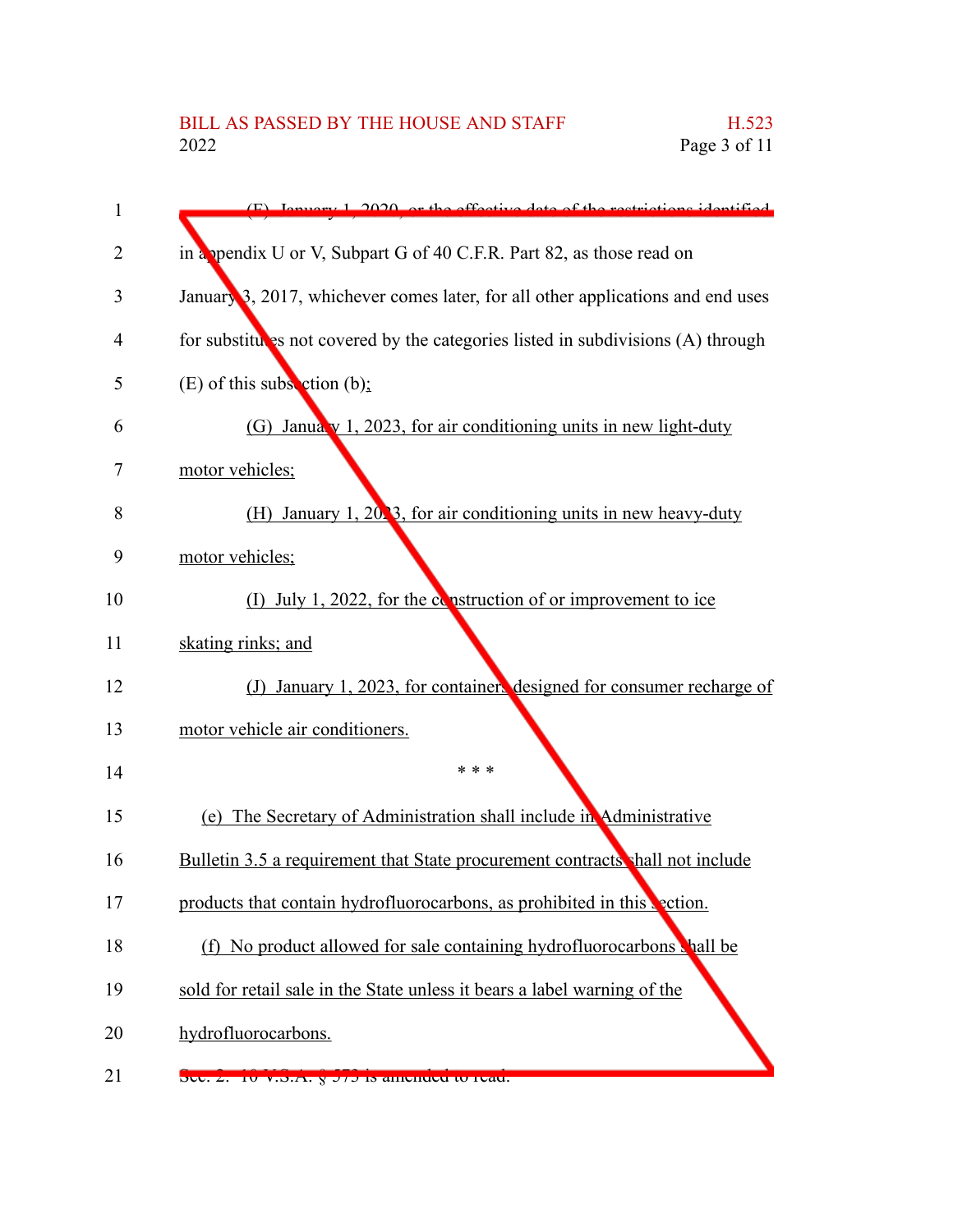| 1  | 572 MOTOR VEHICLE AIR CONDITIONING                                                   |
|----|--------------------------------------------------------------------------------------|
| 2  | * * *                                                                                |
| 3  | (d)(b) No motor vehicle with a model year of 1995 or later may be                    |
| 4  | registered in the State or sold to a consumer or dealer in the State, if it contains |
| 5  | air conditioning that uses CFCs. No new motor vehicle may be sold or offered         |
| 6  | for retail sale in the State, if it contains air conditioning that uses CFCs unless  |
| 7  | it bears an 8-inch, by 12-inch placard attached to a passenger window, that          |
| 8  | reads as follows: "AIR CONDITIONING IN THIS VEHICLE CONTAINS                         |
| 9  | CHLOROFLUOROCARBONS (CFCS). CFCS DEPLETE THE EARTH'S                                 |
| 10 | PROTECTIVE OZONE LAYER, CAUSING SKIN CANCER AND                                      |
| 11 | <b>ENVIRONMENTAL DAMAGE."</b>                                                        |
| 12 | (2) No motor vehicle with a model year of 2023 or later may be                       |
| 13 | registered in the State or sold to a consumer or lealer in the State if it contains  |
| 14 | air conditioning that uses hydrofluorocarbons.                                       |
| 15 | * * *                                                                                |
| 16 | (g) No person shall repair motor vehicle air conditioning without the use of         |
| 17 | equipment for the extraction and reclamation of hydrofluorocal ons from the          |
| 18 | air conditioners.                                                                    |
| 19 | Sec. 3. 30 V.S.A. $\S$ 51 is amended to read:                                        |
| 20 | § 51. RESIDENTIAL BUILDING ENERGY STANDARDS; STRETCH                                 |
| 21 | <b>CODL</b>                                                                          |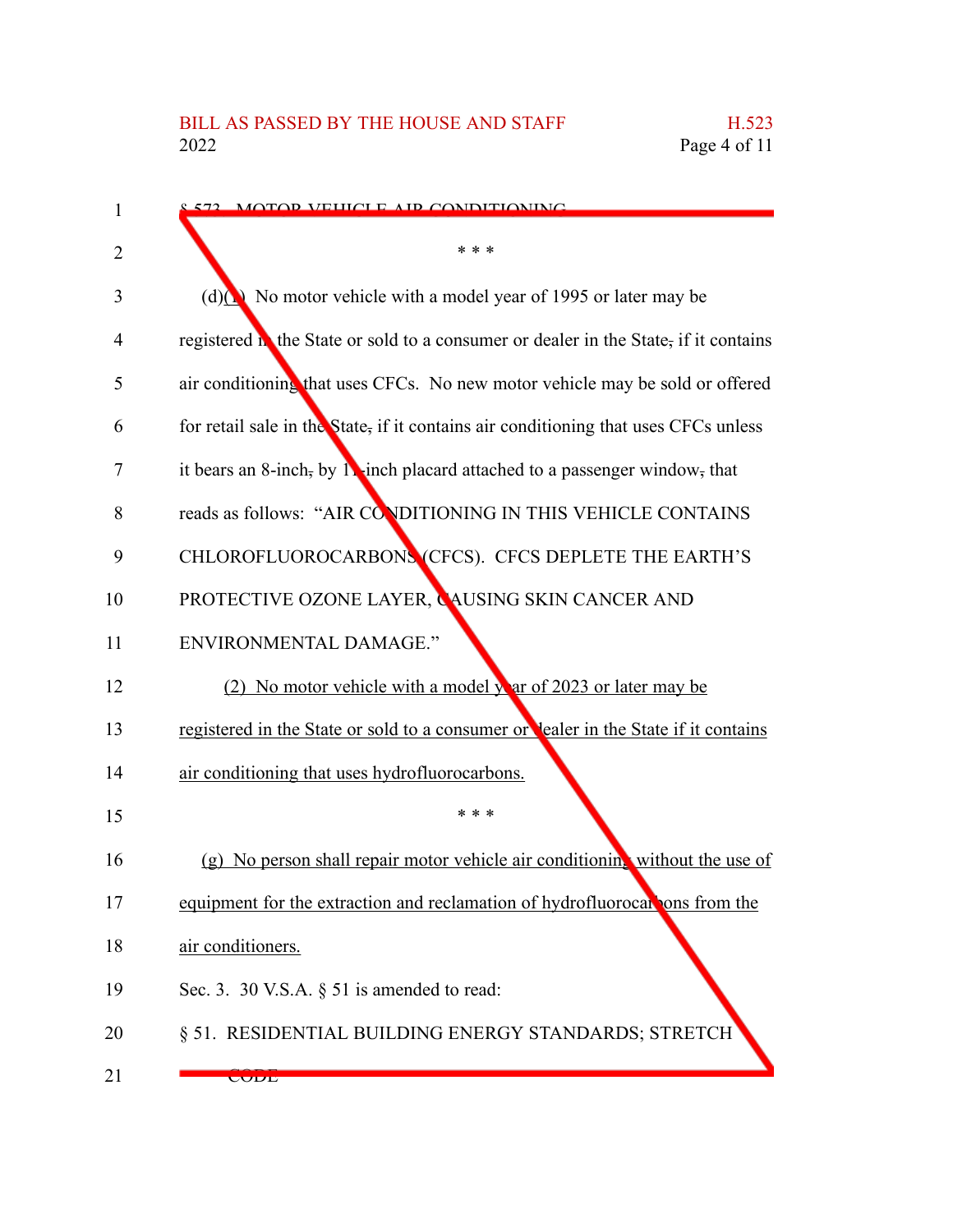| $\mathbf{1}$   | * * *                                                                             |
|----------------|-----------------------------------------------------------------------------------|
| $\overline{2}$ | Revision and interpretation of energy standards. The Commissioner of              |
| 3              | Public <b>Service</b> shall amend and update the RBES by means of administrative  |
| 4              | rules adopted in accordance with 3 V.S.A. chapter 25. On or before January 1,     |
| 5              | 2011, the Commissioner shall complete rulemaking to amend the energy              |
| 6              | standards to ensure that, to comply with the standards, residential construction  |
| 7              | must be designed and constructed in a manner that complies with the 2009          |
| 8              | edition of the IECC. After $\lambda$ nuary 1, 2011, the Commissioner shall ensure |
| 9              | that appropriate revisions are made promptly after the issuance of updated        |
| 10             | standards for residential construction under the IECC. The Department of          |
| 11             | Public Service shall provide technical assistance and expert advice to the        |
| 12             | Commissioner in the interpretation of the RBNS and in the formulation of          |
| 13             | specific proposals for amending the RBES. Prior to final adoption of each         |
| 14             | required revision of the RBES, the Department of Public Service shall convene     |
| 15             | an Advisory Committee to include one or more mortgage renders, builders,          |
| 16             | building designers, utility representatives, and other persons with experience    |
| 17             | and expertise, such as consumer advocates and energy conservation experts.        |
| 18             | The Advisory Committee may provide the Commissioner with additional               |
| 19             | recommendations for revision of the RBES.                                         |
| 20             | (1) Any amendments to the KDLS shall be.                                          |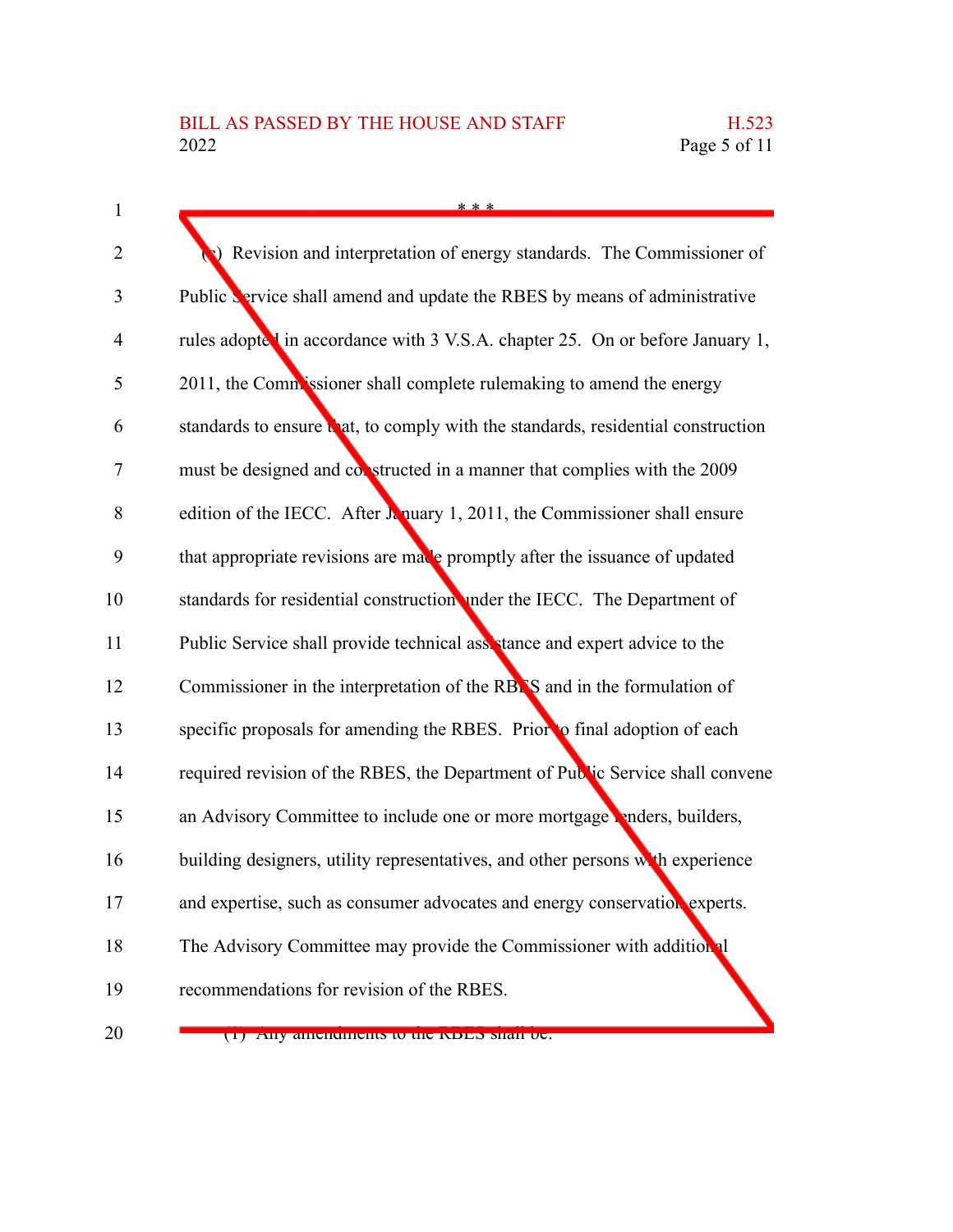| 1  | consistent with duly adopted State energy policy as specified in                |
|----|---------------------------------------------------------------------------------|
| 2  | section 202a of this title, and consistent with duly adopted State housing      |
| 3  | policy, consistent with the State's greenhouse gas reduction mandates, and      |
| 4  | shall not prohibit the use of refrigerants listed as acceptable under 42 U.S.C. |
| 5  | § 7671k of the Clean Air Act, provided equipment is listed and installed in     |
| 6  | accordance with the use conditions imposed within Section 7671k;                |
| 7  | (B) evaluated relative to their technical applicability and reliability;        |
| 8  | and                                                                             |
| 9  | (C) cost-effective and affordable from the consumer's perspective.              |
| 10 | * * *                                                                           |
| 11 | Sec. 4. 30 V.S.A. $\S$ 53 is amended to read:                                   |
| 12 | § 53. COMMERCIAL BUILDING ENERTY STANDARDS                                      |
| 13 | * * *                                                                           |
| 14 | (c) Revision and interpretation of energy standards. On or before               |
| 15 | January 1, 2011, the Commissioner shall complete ruler aking to amend the       |
| 16 | commercial building energy standards to ensure that commercial building         |
| 17 | construction must be designed and constructed in a manner that complies with    |
| 18 | ANSI/ASHRAE/IESNA standard 90.1-2007 or the 2009 edition of the IECC,           |
| 19 | whichever provides the greatest level of energy savings. At least every three   |
| 20 | years after January 1, 2011, the Commissioner of Public Service shall ament     |
| 21 | and update the CDES by means or administrative rules adopted in accordance      |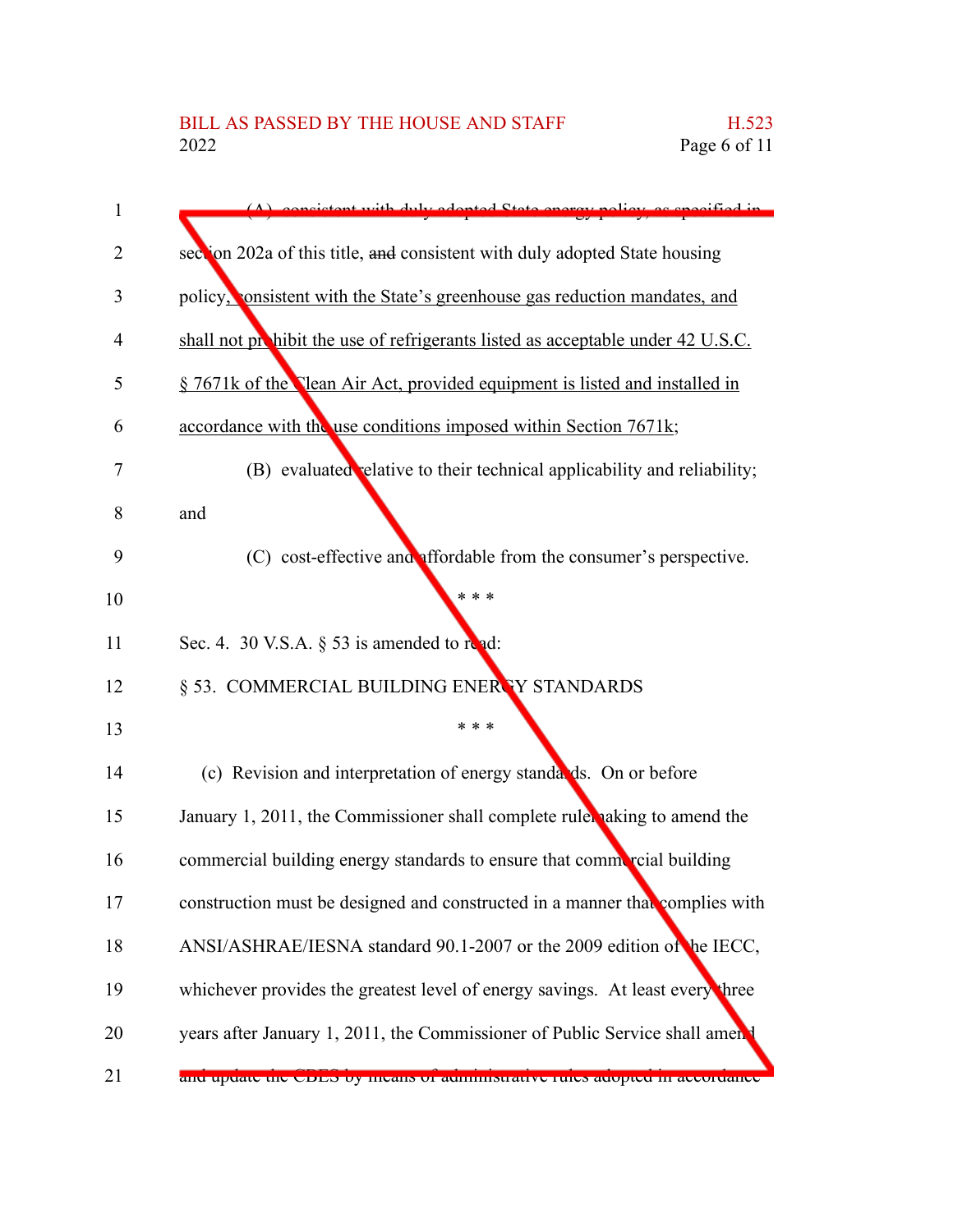| $\mathbf{1}$ | $\pm h$ 2 V.S.A, chapter 25. The Commissioner shall ensure that appropriate    |
|--------------|--------------------------------------------------------------------------------|
| 2            | revisions are made promptly after the issuance of updated standards for        |
| 3            | commercial construction under the IECC or ASHRAE/ANSI/IESNA standard           |
| 4            | 90.1, which ever provides the greatest level of energy savings. Prior to final |
| 5            | adoption of each required revision of the CBES, the Department of Public       |
| 6            | Service shall converte an Advisory Committee to include one or more            |
| 7            | mortgage lenders; builders; building designers; architects; civil, mechanical, |
| 8            | and electrical engineers; utility representatives; and other persons with      |
| 9            | experience and expertise, such as consumer advocates and energy conservation   |
| 10           | experts. The Advisory Committee hay provide the Commissioner of Public         |
| 11           | Service with additional recommendations for revision of the CBES.              |
| 12           | (1) Any amendments to the CBES shall be:                                       |
| 13           | (A) consistent with duly adopted State energy policy, as specified in          |
| 14           | 30 V.S.A. § 202a, consistent with the State's greent puse gas reduction        |
| 15           | mandates, and shall not prohibit the use of refrigerants isted as acceptable   |
| 16           | under 42 U.S.C. § 7671k of the Clean Air Act, provided equipment is listed     |
| 17           | and installed in accordance with the use conditions imposed whin Section       |
| 18           | $7671k$ ; and                                                                  |
| 19           | (B) evaluated relative to their technical applicability and reliability.       |
| 20           | * * *                                                                          |
| 21           | SU. J. EITEUIIVE DAIE                                                          |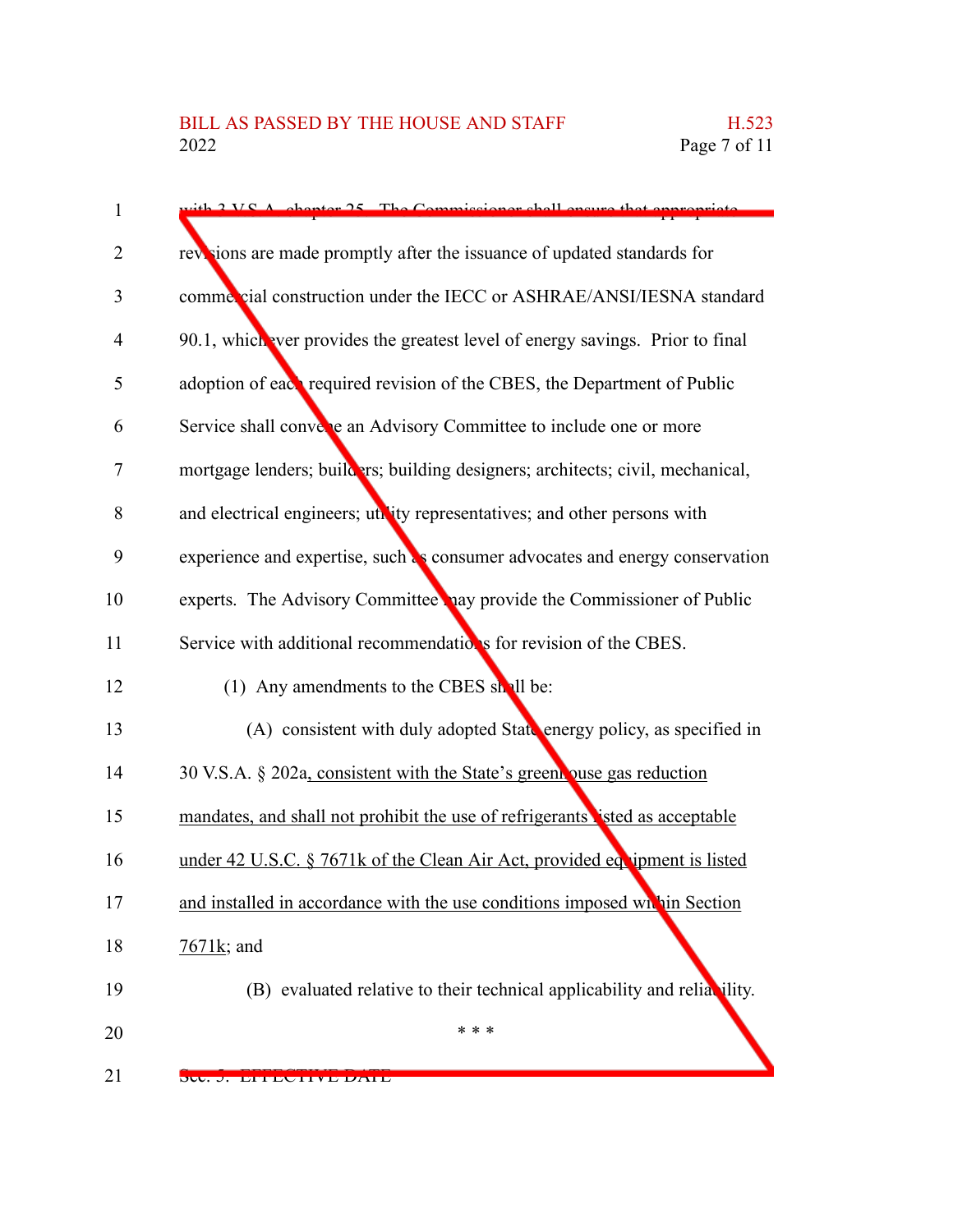This act shall take effect on July 1, 2022.

1

*Sec. 1. 10 V.S.A. § 586 is amended to read: § 586. REGULATION OF HYDROFLUOROCARBONS*

*\* \* \**

*(b)(1) A person may not offer any product or equipment for sale, lease, or rent, or install or otherwise cause any equipment or product to enter into commerce in Vermont if that equipment or product consists of, uses, or will use a substitute, as set forth in Appendix U or V, Subpart G of 40 C.F.R. Part 82, as those read on January 3, 2017, for the applications or end uses restricted by Appendix U or V, as those read on January 3, 2017, and consistent with the dates established in subdivision (b)(4) of this section.*

*\* \* \**

*(4) The restrictions under subdivision (b)(1) of this section shall take effect beginning:*

*\* \* \**

*(E) January 1, 2024, for centrifugal chillers and positive displacement chillers; and*

*(F) January 1, 2020, or the effective date of the restrictions identified in appendix U or V, Subpart G of 40 C.F.R. Part 82, as those read on January 3, 2017, whichever comes later, for all other applications and end*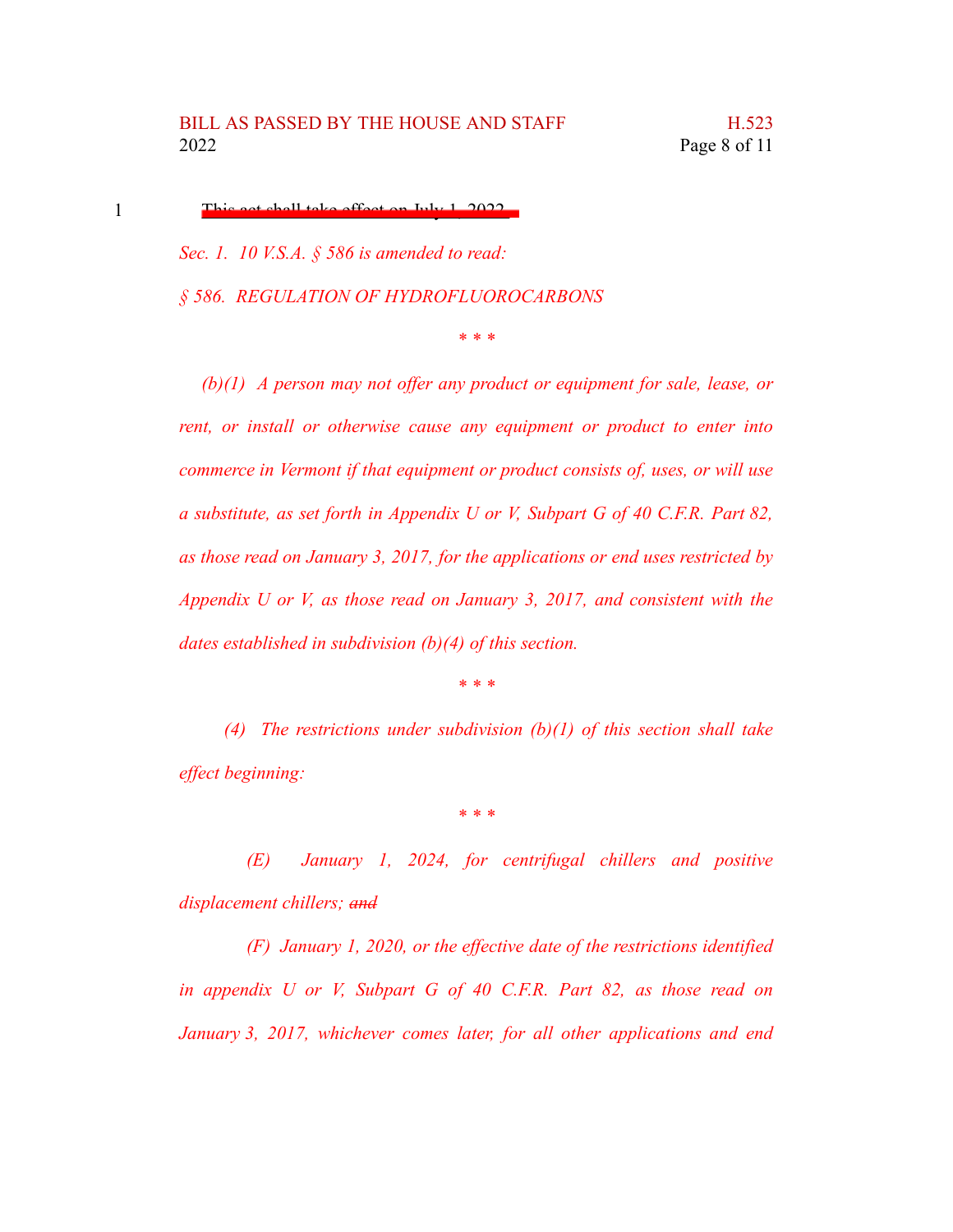*uses for substitutes not covered by the categories listed in subdivisions (A) through (E) of this subsection (b);*

*(G) July 1, 2022, for the construction of or improvement to ice skating rinks; and(G) July 1, 2022, for refrigeration systems used in ice skating rinks; and*

*(H) January 1, 2023, for containers designed for consumer recharge of motor vehicle air conditioners that use substitutes prohibited under this section.*

*\* \* \**

*(e) The Secretary of Administration shall include in Administrative Bulletin 3.5 a requirement that State procurement contracts shall not include products that contain hydrofluorocarbons, as prohibited in this section.*

*Sec. 2. 10 V.S.A. § 573 is amended to read: § 573. MOTOR VEHICLE AIR CONDITIONING \* \* \* (g) No person shall repair motor vehicle air conditioning without the use of equipment for the extraction and reclamation of hydrofluorocarbons from the air conditioners.*

*Sec. 2. 10 V.S.A. § 573 is amended to read:*

*§ 573. MOTOR VEHICLE AIR CONDITIONING*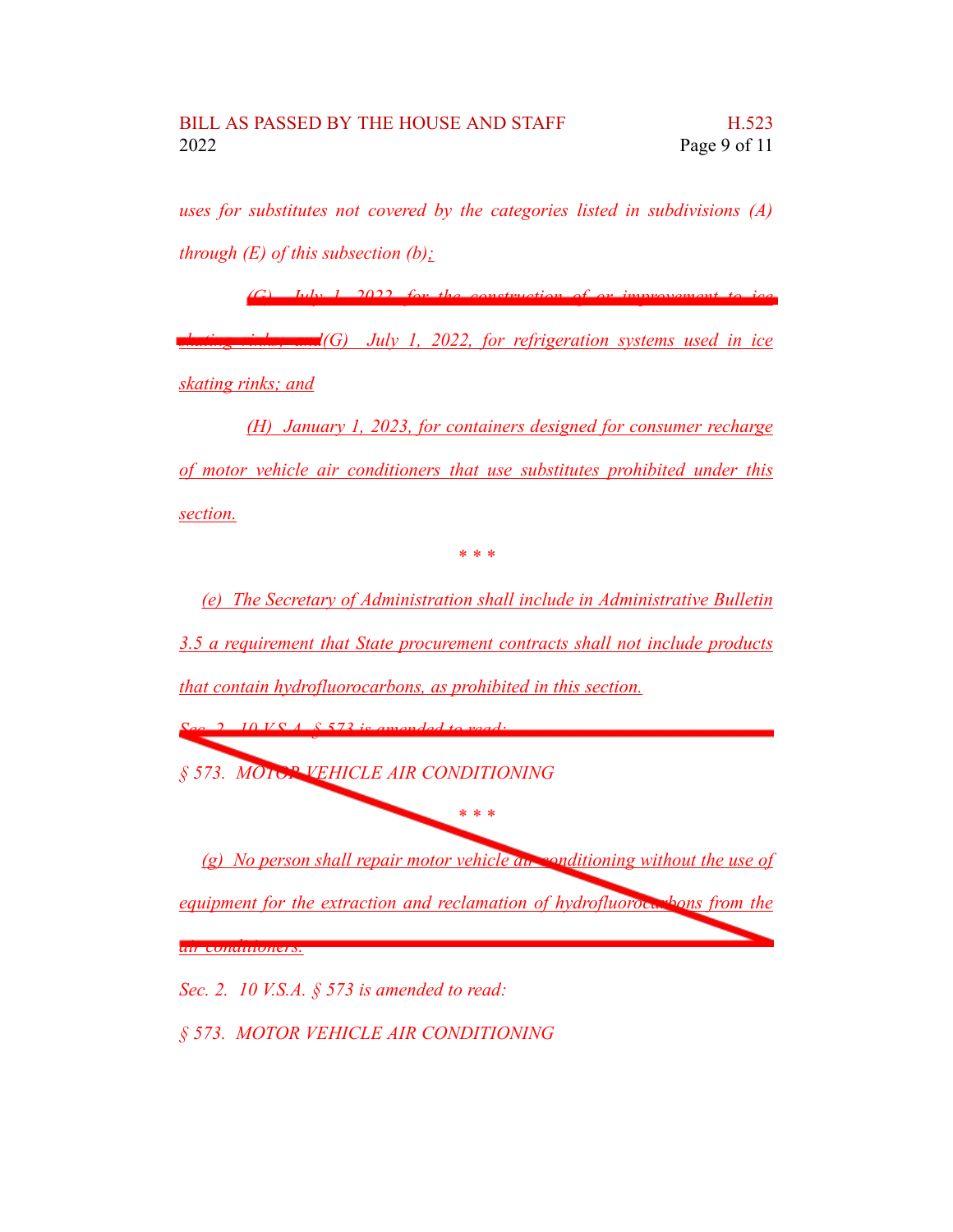*(a) After January 1, 1991, no No person, for compensation, may perform service on motor vehicle air conditioners, unless that person uses equipment that is certified by the Underwriters Laboratories, or an institution determined by the Secretary to be comparable, as meeting the Society of Automotive Engineers standard applicable to equipment for the extraction and reclamation of refrigerant or a substitute prohibited under section 586 of this title from motor vehicle air conditioners.*

*\* \* \**

*Sec. 3. 20 V.S.A. § 2731 is amended to read: § 2731. RULES; INSPECTIONS; VARIANCES*

*\* \* \**

*(m) Refrigerants. No statute, rule adopted under this section, or any other requirement of the State, may prohibit or otherwise limit the use of a refrigerant designated as acceptable for use pursuant to and in accordance with 42 U.S.C. 7671k, provided any equipment containing such refrigerant is listed and installed in accordance with safety standards and use conditions imposed pursuant to such designation.*

*(m) Refrigerants. No rule adopted under this section or any other requirement of this title shall prohibit or otherwise limit the use of a refrigerant designated as acceptable for use pursuant to and in accordance with 42 U.S.C. 7671k or 10 V.S.A. § 586, provided any equipment containing such refrigerant*